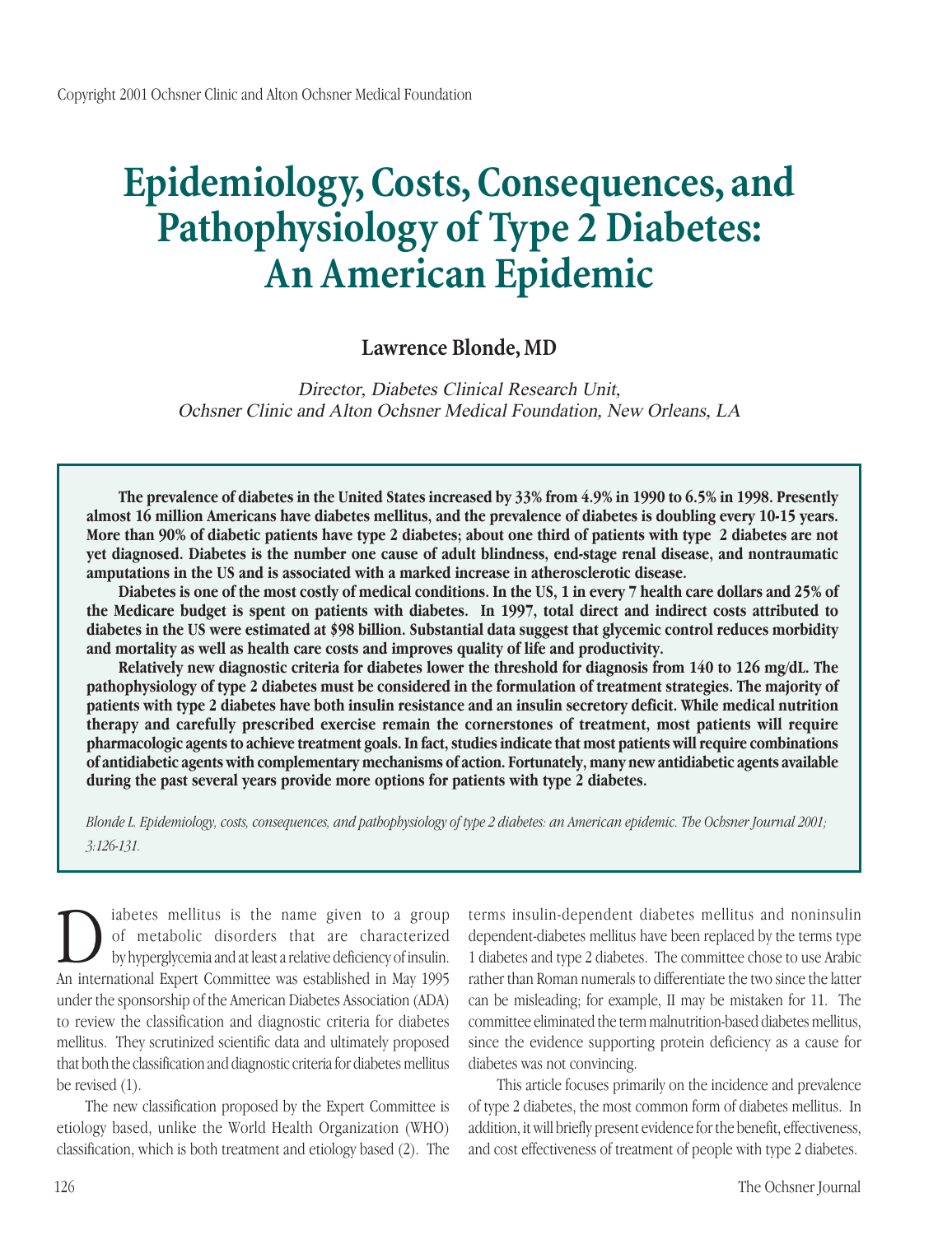# **Prevalence of Diabetes Mellitus**

The Centers for Disease Control (CDC) recently reported the results of the Behavioral Risk Factor Surveillance System survey which revealed that the prevalence of diabetes in the US had increased by 33% from 4.9% in 1990 to 6.5% in 1998; the increase in prevalence was highly correlated with the prevalence of obesity (r=0.64, P<0.001) (3). In addition to the known increase in the prevalence of type 2 diabetes in the elderly, type 2 diabetes is increasing in children and adolescents in areas with high proportions of at-risk ethnic groups. In 1992, type 2 diabetes accounted for 2%-4% of all childhood diabetes; by 1994, this number had increased to 16%. The increased incidence of type 2 diabetes in children may be due in part to increased obesity and decreased physical activity (4).

Presently almost 16 million Americans suffer from diabetes mellitus, and the prevalence of diabetes is doubling every 10-15 years (5). More than 90% of diabetic patients have type 2 diabetes, and about one third of patients with type 2 diabetes are not yet diagnosed.

# **Microvascular and Macrovascular Complications of Diabetes**

Diabetes and its complications present a tremendous burden to the health care system. Diabetes is the number one cause of adult blindness (6), end-stage renal disease (7), and nontraumatic amputations in the United States (8). Moreover, diabetes is associated with a marked increase in the occurrence of atherosclerotic disease. Haffner and colleagues assessed the 7-year incidence of myocardial infarction (MI) among over 2400 subjects in a Finnish populationbased study (8). Their results suggest that diabetic patients without previous MI have as high a risk of future MI as nondiabetic patients with previous MI. Moreover, subjects with both diabetes and a past history of MI had a 45% incidence of subsequent MI during the 7 year period of the investigation. Diabetic individuals also have increased incidence and prevalence of cerebrovascular and peripheral vascular disease, and their outcomes from all of these atherosclerotic disorders are inferior to those of subjects without diabetes (9).

### **Diabetes' Contribution to Health Care Costs**

Largely due to these chronic complications, diabetes is one of the most costly of medical conditions. In the US, one in every seven health care dollars and 25% of the Medicare budget are spent on patients with diabetes (6). The total direct and indirect costs attributed to diabetes in the US were estimated at \$98 billion in 1997 (10). As glycemic control worsens, health care costs increase. One study demonstrated a marked increase in health care costs with each 1% increase in baseline HbA1c: patients with an HbA1c of 10% had a 36% increase in 3-year medical costs compared with patients with an HbA1c of 6% (11).

Substantial data suggest that glycemic control reduces morbidity and mortality as well as health care costs. The United Kingdom Prospective Diabetes Study (UKPDS) involved almost 4000 subjects with newly diagnosed type 2 diabetes who were randomized to conventional treatment with diet or intensive treatment with pharmacologic agents including two sulfonylureas or insulin. The study demonstrated a 25% decrease in risk of microvascular disease and a 12% decrease in risk of any diabetes-related endpoint with intensive glycemic control compared with conventional glycemic control (P=0.0099 and 0.029, respectively) (12). An epidemiologic analysis of all patients in the UKPDS also demonstrated significant reductions in the risk of complications with a 1% decrease in HbA1c, including a 37% reduction in microvascular endpoints (P<0.0001), a 14% decrease in MI and all-cause mortality, a 21% decrement in diabetes-related death, and a 43% reduction in amputations or death from peripheral vascular disease (P<0.0001) (13).

The Diabetes Mellitus Insulin Glucose Infusion in Acute Myocardial Infarction (DIGAMI) study demonstrated that improved glycemic control was associated with reduced cumulative mortality among patients with diabetes after an acute MI (14). This trial randomized 620 patients who had had an acute MI in the previous 24 hours and had a blood glucose concentration >11 mmol/L. Patients were allocated to either insulin-glucose infusion for 24 hours followed by subcutaneous insulin four times daily for > 3 months or conventional therapy. After 1-year follow-up, the mortality rate in the intervention group was significantly reduced as compared with the placebo group (18.6% vs. 26.1%, relative risk reduction 29%, P=0.027). Therefore, the evidence suggests that improved glycemic control will reduce cardiovascular disease as well as microvascular disease in patients with diabetes.

## **Cost Effectiveness of Glycemic Control**

Recent studies also attest to the cost effectiveness of diabetes care. An observational study by Wagner and colleagues in the Group Health Cooperative documented decreased health care utilization and cost among more than 700 patients who had a reduction in HbA1c of 1% or more compared with similar subjects with unimproved HbA1c levels (15). The UKPDS investigators have published a cost effectiveness analysis of their landmark intervention trial (16). The treatment that achieved improved outcomes in that study increased trial treatment costs by £695 per patient but reduced the cost of complications by £957 compared with conventional management. If standard practice visit patterns were assumed, the cost savings of intensive management was £479 per patient.

Yet, the UKPDS likely underestimated the cost benefits of improved glycemic control because the study did not include any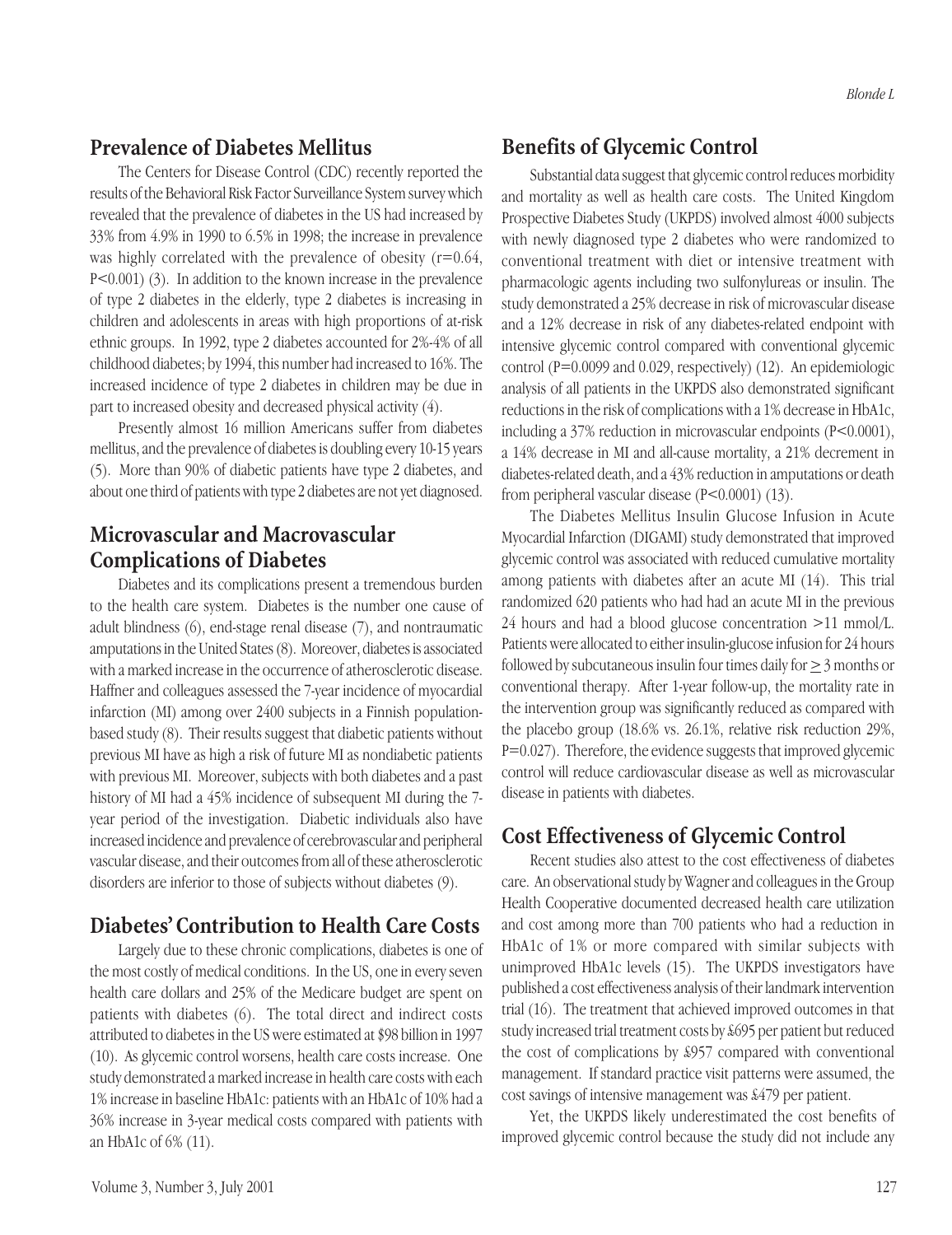potential difference between groups in productivity losses or costs directly incurred by patients or their families. The CDC notes that hundreds of millions restricted-activity and bed days are due to acute and chronic conditions among persons with diabetes each year in the US (17).

Moreover, a study by Testa and Simonson demonstrated that improved glycemic control is also associated with benefits in symptoms, quality of life, and productivity (18). The authors randomized nearly 600 patients with type 2 diabetes to either a placebo or treatment with the antidiabetic agent, glipizide GITS. As expected, treated patients demonstrated substantial improvement in their glycemic control while the placebo-treated subjects showed some worsening. In addition to the assessment of glycemic control, the subjects in the study underwent an evaluation of their quality of life (QOL), which measures how people function in their daily lives. Using a diabetes-specific QOL survey instrument that they developed and validated, the authors noted that QOL treatment differences for symptom distress (SD units; +0.59, P<.001), general perceived health  $(+0.36, P=.004)$ , cognitive functioning  $(+0.34, P=.005)$ , and the overall visual analog scale (VAS; +0.24, P=.04) were significantly more favorable for active therapy.

The study also assessed some important economic outcomes. Favorable health economic outcomes for glipizide GITS-treated subjects included higher retained employment, measured as the percent relative to baseline of the number of subjects who worked  $\geq$  1 day in the previous week (97% vs. 85%, P<.001), and greater group productive capacity, measured as the percent relative to baseline of the days worked by subjects in each group in the previous week (99% vs. 87%, P<.001). At the end of week 15, 4.8% of the glipizide GITS-treated patients reported missing a half day or more of work during the previous week compared with 10.5% of the placebo-treated subjects. Similarly, the percentage of patients staying in bed for a half day or more or cutting down on usual activities was less in the glipizide GITS group (5.5% vs. 8.4% and 7.6% vs. 11.6%, respectively). Using 1995 US Census Bureau estimates of production losses for employed and unemployed males, the authors calculated less absenteeism losses (\$24 vs. \$115 per worker per month, P<.001), fewer bed-days losses (\$1539 vs. \$1843 per 1000 person-days, P=.05), and fewer restricted-activity days losses (\$2660 vs. \$4275 per 1000 person-days, P=.01) for subjects treated with glipizide GITS.

Patients reporting one or more nonstudy ambulatory care visits decreased from 38.9% to 27.7% in the glipizide GITS group (P=.002). This resulted in an estimated savings of \$11 per patient per month (the authors assumed an average cost of \$66 for an ambulatory visit). There was no significant change in the placebo-treated subjects.

This study achieved these marked benefits in only 16 weeks and makes the point that improved health care can be associated with both enhanced worker productivity and decreased utilization

of medical services. The authors have provided evidence that by improving the health of workers, appropriate medical care can make an immensely important contribution to the economy. This contribution should be more regularly measured and considered when making judgments about the costs and benefits of therapies. In fact, their study likely underestimates the impact of improved glycemic control since there was no measure of the relative productivity of workers in the two groups during their work activities. One might suspect that diabetic subjects with poor glycemic control would be less productive than those enjoying good blood glucose control.

# **Pathophysiology of Type 2 Diabetes**

The basic metabolic defects present in type 2 diabetes should be considered and addressed when selecting therapy. The pathophysiology of diabetes usually begins many years prior to diagnosis. Most patients have an increase in insulin resistance due to a genetic predisposition or aging, excess weight or body fat, and sedentary activity. As long as pancreatic beta cells can release enough insulin, glucose levels remain normal. However, as the beta cell defect gets worse, glucose levels rise. This is usually first manifest by a rise only in postchallenge glucose and patients have impaired glucose tolerance. As the beta cells continue to fail, glucose levels rise to levels allowing a diagnosis of diabetes to be made. As the beta cells continue to fail, glucose levels rise further (19).

Weyer and colleagues demonstrated the relative contribution of insulin resistance and beta cell dysfunction to the development of type 2 diabetes mellitus in a study of Pima Indians (19). As individuals progressed from normal glucose tolerance to impaired glucose tolerance, there was a significant decrease in insulin secretion. A further decrease in insulin secretion was associated with the progression to diabetes. Initially, insulin secretion declined by 27% in the progressors during the transition from normal glucose tolerance to impaired glucose tolerance, which demonstrates that defects in insulin secretion occur at an early stage in the development of type 2 diabetes. During the transition from impaired glucose tolerance to diabetes, insulin secretion decreased by an additional 57% for a total reduction of 78% from baseline.

In nondiabetic individuals, there is a basal secretion of insulin, which suppresses glucose production between meals and overnight. Basal insulin secretion is at nearly constant levels and represents about 50% of daily needs. In contrast, mealtime or prandial insulin secretion limits hyperglycemia after meals (20). There is an immediate rise and sharp peak at 1 hour (21). The prandial insulin secretion accounts for about 10% to 20% of daily needs at each meal.

Intavenous glucose infusions produce a biphasic insulin response in nondiabetic individuals. One of the first defects in beta cell function in type 2 diabetes is a selective loss of early or so-called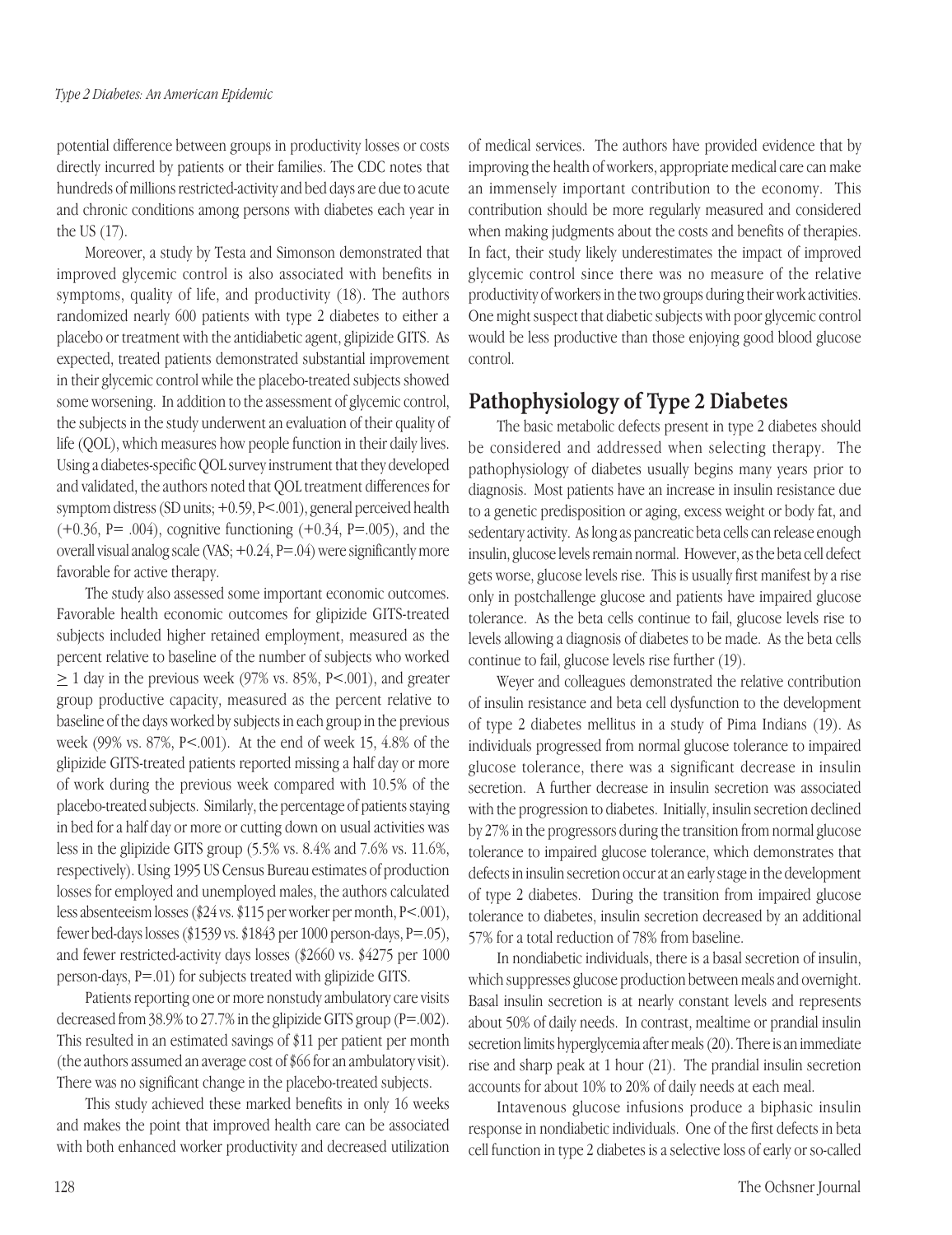first phase insulin secretion in response to glucose (22). The resultant increase in postprandial glucose usually precedes the development of fasting hyperglycemia.

## **Diagnosing Diabetes Mellitus**

The ADA Expert Committee revised diagnostic criteria for diabetes mellitus (1). The Table shows the new criteria for diagnosis. To be diagnosed with diabetes, a patient must have at least one out of any three criteria on 2 separate days. The ADA recommends that consideration be given to screening all individuals 45 years of age and older for type 2 diabetes. The recommended screening procedure is a laboratory-measured fasting plasma glucose, which, in clinical settings, is preferred over the oral glucose tolerance test (OGTT) due to ease of administration, convenience, patient acceptability, and lower cost. If the value is normal, repeat testing should be accomplished at 3-year intervals.

Furthermore, the ADA advises that clinicians consider testing individuals at a younger age and more frequently if they are at high risk for the subsequent development of type 2 diabetes. High-risk individuals include those who are obese (>120% desirable body weight or a body mass index >27 kg/m2 ); have a first-degree relative with diabetes; are members of a high-risk ethnic population (e.g., African-American, Hispanic, Native American); have delivered a baby weighing >9 lb or have been diagnosed with gestational diabetes mellitus; are hypertensive (>140/90 mm Hg); have an HDL-C level <35 mg/dL or a triglyceride level >250 mg/dL; or have had impaired glucose tolerance (IGT) or impaired fasting glucose (IFG) on previous testing.

The Expert Committee on Diabetes also recognized the need to define a group of subjects with borderline glucose levels on the fasting plasma glucose (FPG) test and the OGTT. Patients with a FPG of  $\geq$  110 mg/dL (6.1 mmol/L) but < 126 mg/dL (7.0 mmol/L) were designated as having IFG. Patients who during a glucose tolerance test have a 2-hour glucose (2-h PG) value of  $\geq 140$  mg/dL (7.8 mmol/L) but  $\lt$  200 mg/dL (11.1 mmol/L) have IGT. Many patients with IGT will also have IFG and vice versa. However, many other patients will qualify for only one of these two categories. An intriguing recent study suggests that the two groups may have somewhat different risks, with the IGT subjects appearing to have a greater risk of subsequent cardiovascular disease (23).

Moreover, while the FPG is recommended for screening for diabetes mellitus, Hermann et al assessed the utility of FPG and 2 hour glucose values during a standard OGTT using the National Health and Nutrition Examination Survey (NHANES III) data set. Only 8% of subjects were diagnosed by the FPG alone, 37% were diagnosed by both the FPG and 2-hour glucose levels, and fully 55% of individuals were diagnosed only with post-challenge glucose elevations (24). Thus, reliance on FPG for the diagnosis of diabetes **Table.** Criteria for the diagnosis of diabetes mellitus. [Reprinted from Report of the Expert Committee on the Diagnosis and Classification of Diabetes Mellitus. Diabetes Care 1997; 20:1183-1197.]

1. Symptoms of diabetes plus casual plasma glucose concentration  $\geq$  200mg/dL (11.1 mmol/L). Casual is defined as any time of day without regard to time since last meal. The classic symptoms of diabetes mellitus include polyuria, polydipsia, and unexplained weight loss.

or

2. FPG  $\geq$  126 mg/dL (7.0 mmol/L). Fasting is defined as no caloric intake for at least 8h.

or

- 3. 2-h  $PG \ge 200$  mg/dL (11.1 mmol/L) during an OGTT. The test should be performed as described by WHO, using a glucose load containing the equivalent of 75-g anhydrous glucose dissolved in water.
- In the absence of unequivocal hyperglycemia with acute metabolic decompensation, these criteria should be confirmed by repeat testing on a different day. The third measure (OGTT) is not recommended for routine clinical use.

OGTT = oral glucose tolerance test WHO = World Health Organization

differentially misses substantial numbers of subjects with isolated post-challenge hyperglycemia who have rates of microvascular complications (particularly diabetic retinopathy) and mortality similar to those of other diabetic subjects. A significant percentage of IFG subjects actually have type 2 diabetes on OGTT, and it may be reasonable to consider performing an OGTT in subjects with FPG values in the IFG range.

### **Treating Patients with Type 2 Diabetes**

The ADA identifies a HbA1c of < 7% as a goal for glycemic control (25). However, some authorities believe that the glycemic goal in patients with type 2 diabetes should be plasma glucose levels as close to normal as possible without causing significant side effects in order to decrease associated complications (26). The epidemiologic analysis of the UKPDS demonstrated a decreasing occurrence of both microvascular and macrovascular endpoints with decreasing HbA1c values right down to normal values of 5.5% (13). There was a virtually linear relationship between HbA1c endpoint with no apparent threshold. Therefore, one could argue that the glycemic goal for patients with diabetes should be plasma glucose levels as close to normal as possible without causing significant side effects.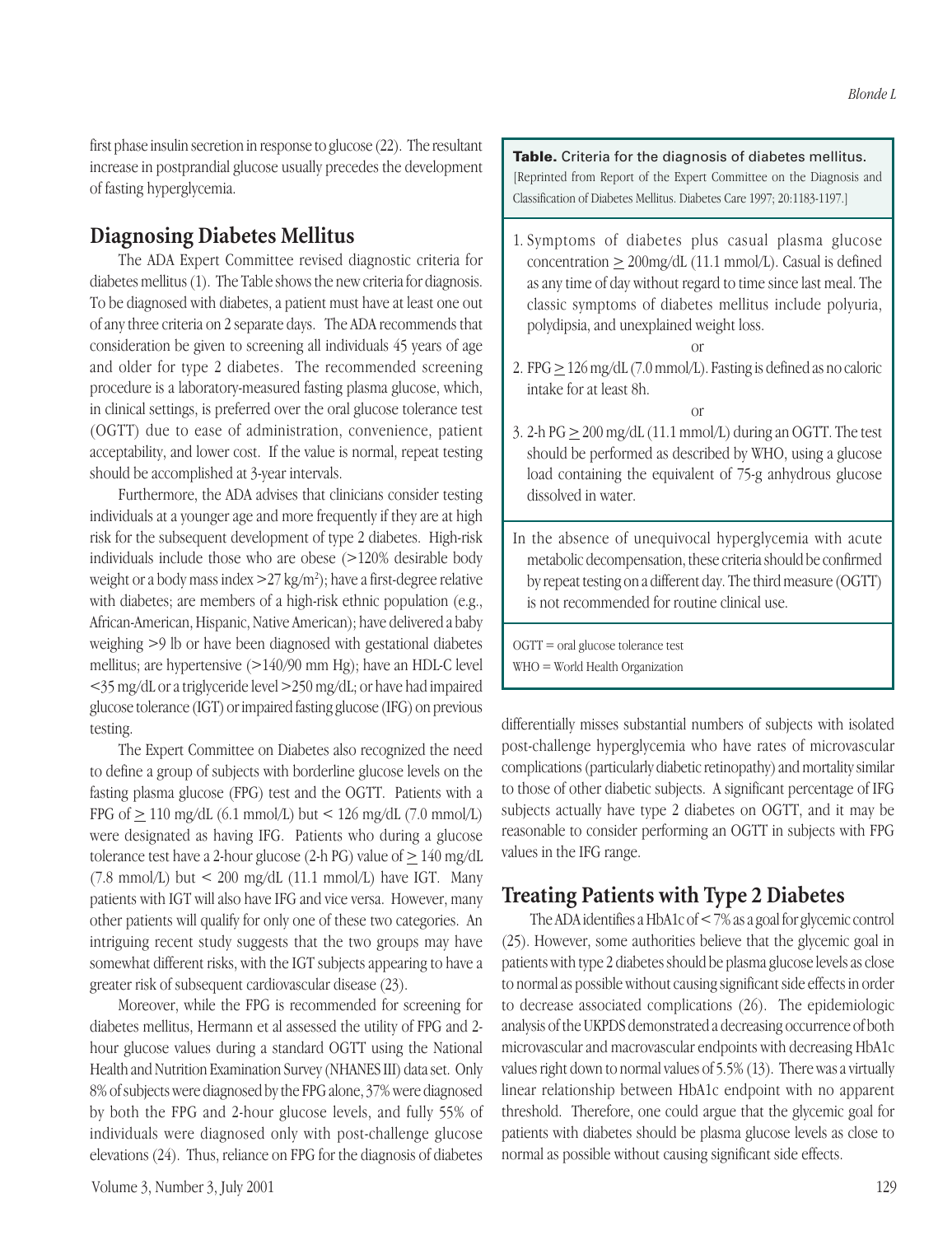The ADA does not recommend postprandial glucose goals. However, some studies show that postprandial glycemia can be a better predictor of HbA1c than fasting glucose values (27). Moreover, focusing therapy only on fasting glycemia, as was done in the UKPDS, may not result in optimal control of HbA1c (12).

Treatment algorithms for patients with type 2 diabetes mellitus begin with medical nutrition therapy and carefully prescribed exercise. While studies demonstrate the efficacy of diet (28) and carefully prescribed exercise (29), most patients will require pharmacologic therapy to achieve glycemic goals. Fortunately, many new antidiabetic agents have become available during the past several years, providing more options for patients with type 2 diabetes. Other articles in this issue of the Journal focus in more detail on therapeutic strategies.

#### **Summary**

Type 2 diabetes mellitus is a serious, costly, and common disorder with a prevalence increasing at epidemic proportions. Improved glycemic control is proven to decrease the incidence of micro- and macrovascular complications and is cost effective. Virtually all patients have both insulin resistance and an insulin secretory defect at the time of diagnosis. The glycemic goal in patients with type 2 diabetes should be plasma glucose levels as close to normal as possible without causing significant side effects in order to decrease associated complications.

Medical nutrition therapy and appropriately prescribed increased activity are cornerstones of therapy. Most patients will require pharmacologic therapy and many therapeutic options are now available. Monotherapy is not usually effective in the long term. Physicians should follow screening recommendations for type 2 diabetes and prescribe whatever therapy is necessary to achieve glycemic goals in order to prevent or diminish the complications, lost productivity, and disability associated with diabetes.

#### **References**

- 1. Report of the Expert Committee on the Diagnosis and Classification of Diabetes Mellitus. Diabetes Care 1997;20:1183- 1197.
- 2. World Health Organization: Diabetes Mellitus: Report of a WHO Study Group. Geneva, World Health Organization, 1985 (Tech. Rep. Ser., no. 727).
- 3. Mokdad AH, Ford ES, Bowman BA, et al. Diabetes trends in the US: 1990-1998. Diabetes Care 2000;23:1278-1283.
- 4. Rosenbloom AL, Joe JR, Young RS, Winter WE. Emerging epidemic of type 2 diabetes in youth. Diabetes Care 1999;22:345- 354.
- 5. Harris M. In: Diabetes in America/National Diabetes Data Group. 2nd ed, Chapt 1. Bethesda, MD, National Institutes of Health, National Institute of Diabetes and Digestive and Kidney Diseases 1995.
- 6. American Diabetes Association. Diabetes Facts and Figures [serial online]. March 2000.
- 7. National Institute of Diabetes and Digestive and Kidney Diseases. Kidney Disease of Diabetes [serial online]. March 2000. http:// niddk.nih.gov/health/kidney/pubs/kdd/kdd.htm
- 8. Haffner SM, Lehto S, Ronnemaa T, et al. Mortality from coronary heart disease in subjects with type 2 diabetes and in nondiabetic subjects with and without prior myocardial infarction. N Engl J Med 1998;339:229-234
- 9. McKinlay J, Marceau L: US public health and the 21st century: diabetes mellitus. Lancet 2000;356:757-761.
- 10. Economic consequences of diabetes mellitus in the U.S. in 1997. American Diabetes Association. Diabetes Care 1998;21:296-309.
- 11. Gilmer TP, O'Connor PJ, Manning WG, et al. The cost to health plans of poor glycemic control. Diabetes Care 1997;20:1847-1853.
- 12. UK Prospective Diabetes Study (UKPDS) Group. Intensive blood-glucose control with sulphonylureas or insulin compared with conventional treatment and risk of complications in patients with type 2 diabetes (UKPDS 33). Lancet 1998;352:837-853.
- 13. Stratton IM, Adler AI, Neil HA, et al: Association of glycaemia with macrovascular and microvascular complications type 2 diabetes (UKPDS 35): prospective observational study. BMJ 2000;321:405-412.
- 14. Malmberg K: Prospective randomised study on intensive insulin treatment of long term survival after acute myocardial infarction in patients with diabetes mellitus. DIGAMI (Diabetes Mellitus, Insulin Glucose Infusion in Acute Myocardial Infarction) Study Group. BMJ 1997;314:1512-1515.
- 15. Wagner EH, Sandhu N, Newton KM, et al. Effect of improved glycemic control on health care costs and utilization. JAMA 2001;285:182-189.
- 16. Gray A, Raikou M, McGuire A, et al. Cost effectiveness of an intensive blood glucose control policy in patients with type 2 diabetes: economic analysis alongside randomised controlled trial (UKPDS 41). United Kingdom Prospective Diabetes Study Group. BMJ 2000;320:1373-1378.
- 17. Diabetes Surveillance Statistics, 1999. National Center for Chronic Disease Prevention and Health Promotion, Diabetes Public Health Resource. www.cdc.gov/diabetes/statistics/survl99/chap9/ contents.htm. Accessed May 7, 2001.